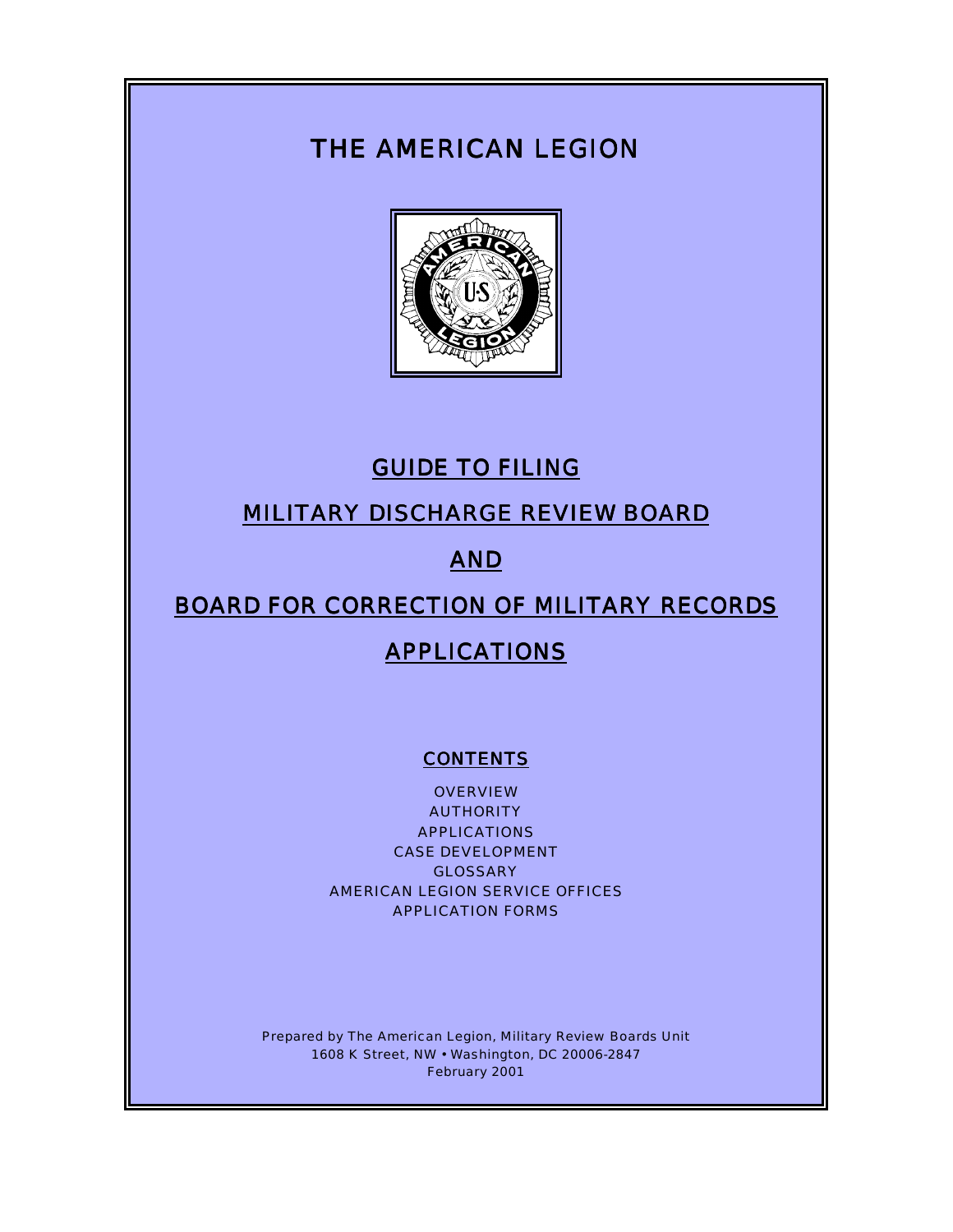

1

#### OVERVIEW

The purpose of this guide is to provide former service members with less than honorable discharges and/or with service records containing errors or injustices assistance in filing for relief.

Be aware that no single publication can cover every situation. This guide is only intended to provide you, as a former service member, with a basic resource, an outline, to understanding how the Military Discharge Review Boards and Boards for Correction of Military Records process and consider your application. In addition, we have a national network of professional service officers that will provide you more in-depth assistance should you need it, free of charge. Our motivation in doing this is simple. The more you know about the process, the more likely you are to receive a favorable decision. After all, seeing that you receive due process of law and that you have every opportunity to satisfactorily resolve your problem is our business.

In any given year, there are millions of active duty and reserve personnel serving in our nation's armed forces. Also, in any given year, there are tens of thousands of members being separated from service. Given the sheer numbers of members serving and being discharged, it is inevitable that mistakes will and do occur. Some are as simple as misspellings or omissions on separation documents and are generally easily corrected. Others, such as medical evaluation and rating assignments of physical disabilities, within the context of occupational specialties, may prove more complex and difficult to fairly resolve.

Congress, recognizing the impact of these errors to both serving and separated military personnel, established the Military Discharge Review Boards (MDRBs) and the Boards for Correction of Military Records (BCMRs) shortly after World War II. Although their authority, composition, and procedures are different, the basic intent of both boards is to correct any regulatory errors or inequities found in military personnel records.

Each year these boards do, in fact, correct or amend thousands of records. Yet, the vast majority of applications considered are denied. There are at least two related reasons for this low allowance rate. The first is that both boards are required, by law, to review applications under the presumption of the regularity in the conduct of government affairs. In other words, the boards presume that the military did not make a mistake and that your record is correct as issued. It is your job to show that it is not. The second is that many former members do not correctly complete their applications, nor, more importantly, fully develop their cases and submit viable issues for review. It is our hope that this guide will assist you in both.

One last note on the overview, Congress established the boards to review your request and The American Legion is here to do what we can to support you. But, in the final analyses you must remember that it is your discharge or service record that is in error or unjust and your responsibility to see that it is corrected. So we encourage you to roll up your sleeves, do the same kind of hard work that you performed in the military, and prove your case!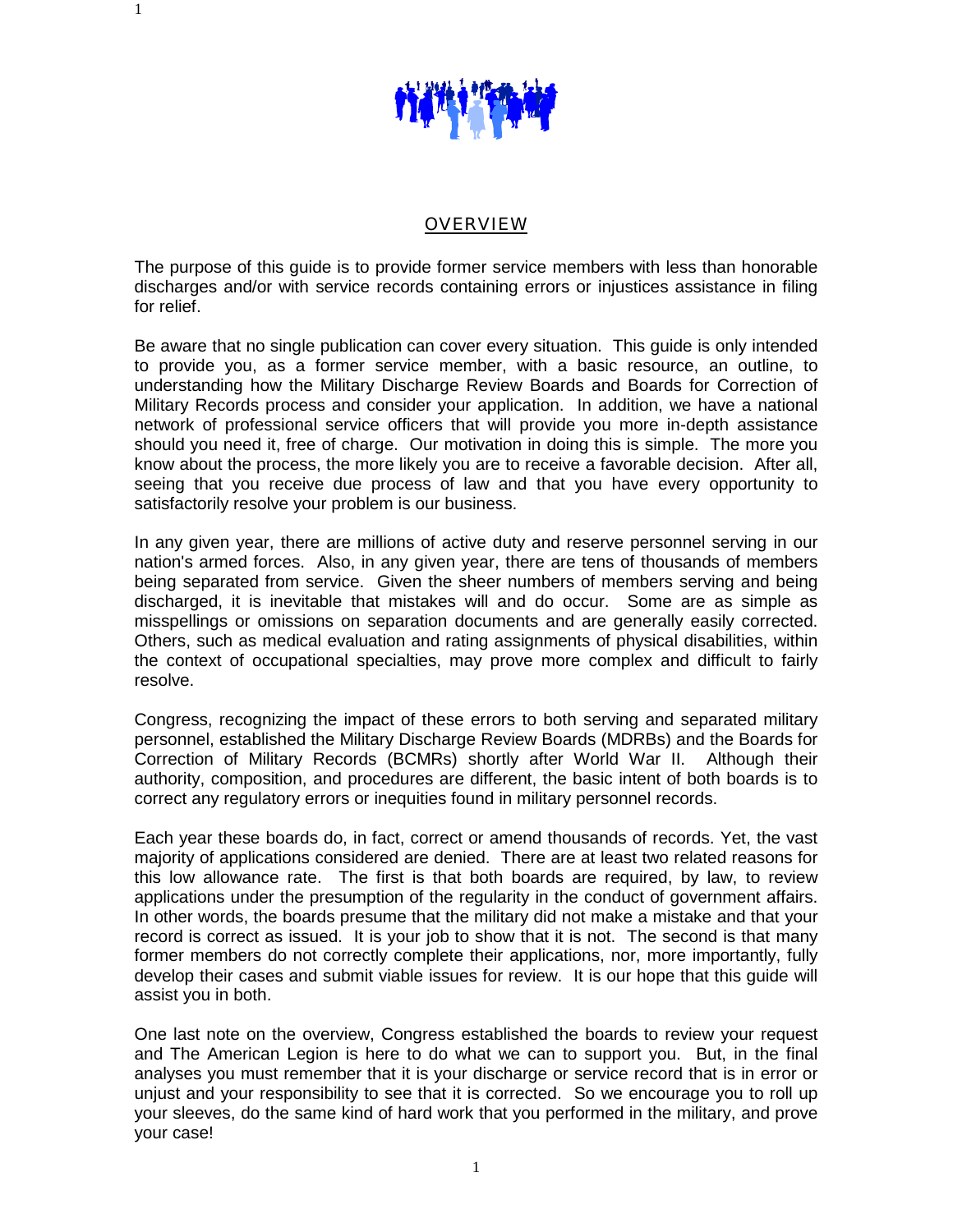This guide is divided into three (3) sections. The first, AUTHORITY, lets you know which board, the *Military Discharge Review Board* (MDRB) or Board for Corrections of Military Records (BCMR), can, under law, consider your request. The second, APPLICATIONS, shows you which form to use to apply to the MDRB or BCMR. The third, CASE DEVELOPMENT, gives you some basic strategies, and a few generic examples, on how to present your case.

Frankly, although we have made a genuine effort to keep this guide as simple and straight forward as possible, the structure of the boards, particularly the terminology, may prove somewhat complicated and confusing if you are not familiar with it. So, as an additional aid, you will note several words throughout this guide in *ITALICS* that will be referenced in a short GLOSSARY section to give you a little clearer understanding of their use. Lastly, we have included a listing of our state *AMERICAN LEGION* service offices where you can get additional assistance, if you need it, and the proper applications forms used to apply.



AUTHORITY

#### MILITARY DISCHARGE REVIEW BOARDS

Congress authorizes, under title 10, United States Code, section 1553, the Secretary of the *service department* concerned (Army, Navy/Marine Corps, Air Force or Coast Guard) *authority* to upgrade characterizations of service and correct narrative reasons for discharges of former service members. Such reviews are by the Secretary acting though the *Military Discharge Review Boards* (MDRBs).

The MDRBs are composed of *panels*. The *panels* consist of five senior military officers that recommend to the Secretary relief or denial of your application.

The MDRBs have *authority* to review the *discharge*, or *dismissal* of any former member, not sentenced by a general court-martial, applying within 15 years from the date of *discharge*. Their *jurisdiction* is limited to review of the *character of service* and the *narrative reason for discharge*.

*SPECIAL NOTE -* The MDRBs DO NOT have *authority* to down grade any *discharge* or *narrative reason* reviewed unless there is clear administrative or clerical error in the separation issued.

More specifically, the MDRBs have *authority* to upgrade: *Uncharacterized (Entry Level Separation*)*; General (Under Honorable Conditions); Under Other Than Honorable Conditions;* and *Bad Conduct* discharges issued by special court-martial.

*SPECIAL NOTE -* As all special *court-martials* are reviewed for legal errors by the Military Review Courts, the MDRBs, being administrative review boards, are ONLY allowed to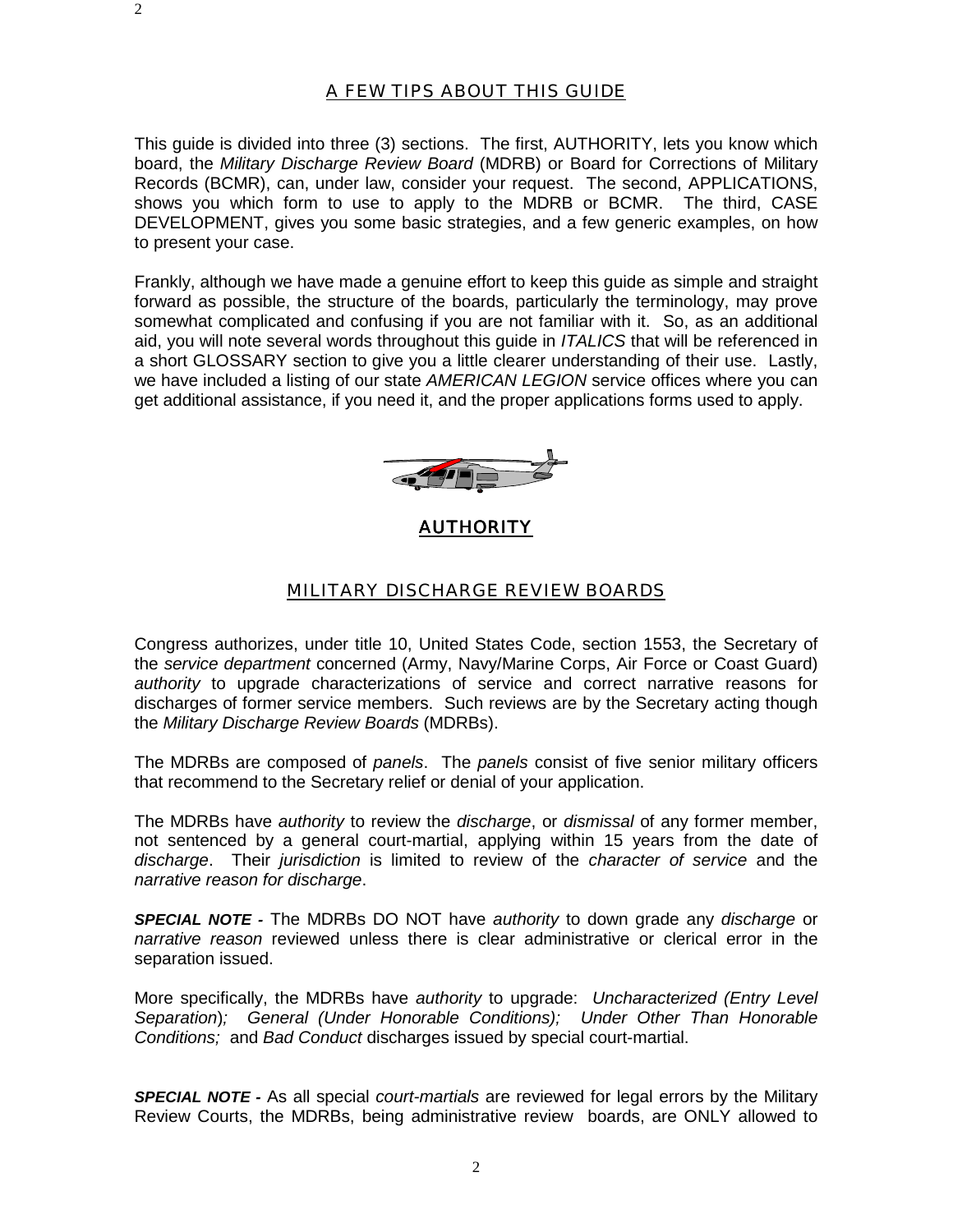3

consider *clemency issues*, post-service conduct, when reviewing *Bad Conduct* discharges.

Moreover, the MDRBs can change all incorrect *narrative reasons* or amend them to current regulatory standards provided the change represents an enhancement of the *applicant's* rights.

The MDRBs DO NOT have *authority* to review applications of former members *discharged* more than fifteen (15) years; *discharges* issued by general court-martial (*Bad Conduct* or *Dishonorable*); nor change reenlistment codes, separation program designator codes, the *narrative reason for discharge* from or to physical disability; or recall or reinstate former members to active duty. If you fall into one of these categories, and are not requesting any other action of the MDRB, refer to the following part on BCMRs, and the APPLICATIONS and CASE DEVELOPMENT sections.

#### BOARDS FOR CORRECTION OF MILITARY RECORDS

Congress authorizes, under provisions of title 10, United States Code, section 1552, the Secretary of the *service department* concerned (Army, Navy/Marine Corps, Air Force or Coast Guard) *authority* to review and correct military personnel records of both serving members and former members. Such reviews are by the Secretary acting though the *Boards for Correction of Military Records* (BCMRs).

The BCMRs are composed of *panels*. Each *panel* consists of three senior civil service personnel who make recommendations to the Secretary for relief or denial of your petition.

*SPECIAL NOTE -* The BCMRs consist of multiple sections with varying areas of specialization. Many of these sections, more than half, deal with active duty personnel petitions. *THE AMERICAN LEGION*, being a *veterans service organization*, is prohibited from representing actively serving members. Accordingly, this guide will ONLY address the two (2) sections of the BCMRs, Discharge Review and Physical Disability, that deal primarily with former service member's petitions.

The BCMRs can recommend to the applicable Secretary correction of ANY error or injustice in the service record of active duty or discharged members with the following stipulations: ALL other administrative remedies, including MDRB review if applicable, have been exhausted and the application is filed within three (3) years of the discovery date.

*SPECIAL NOTE -* The purpose of the *three (3) year rule* is to ensure that all pertinent records will be available for the BCMR's consideration. However, the BCMRs may, and often do, waive the rule if it is found in the interest of justice. So, if you are filing a petition beyond the three year limit explain why or request that the BCMR waive the rule.

#### SOME ADVICE ON APPLYING

Now that you know which board, the MDRB or BCMR, has AUTHORITY, under law, to consider your request, the next section, APPLICATIONS, will show you the correct form to use when applying: DD-293 for the MDRBs, DD-149 for the BCMRs, and SF-180 to request your service records.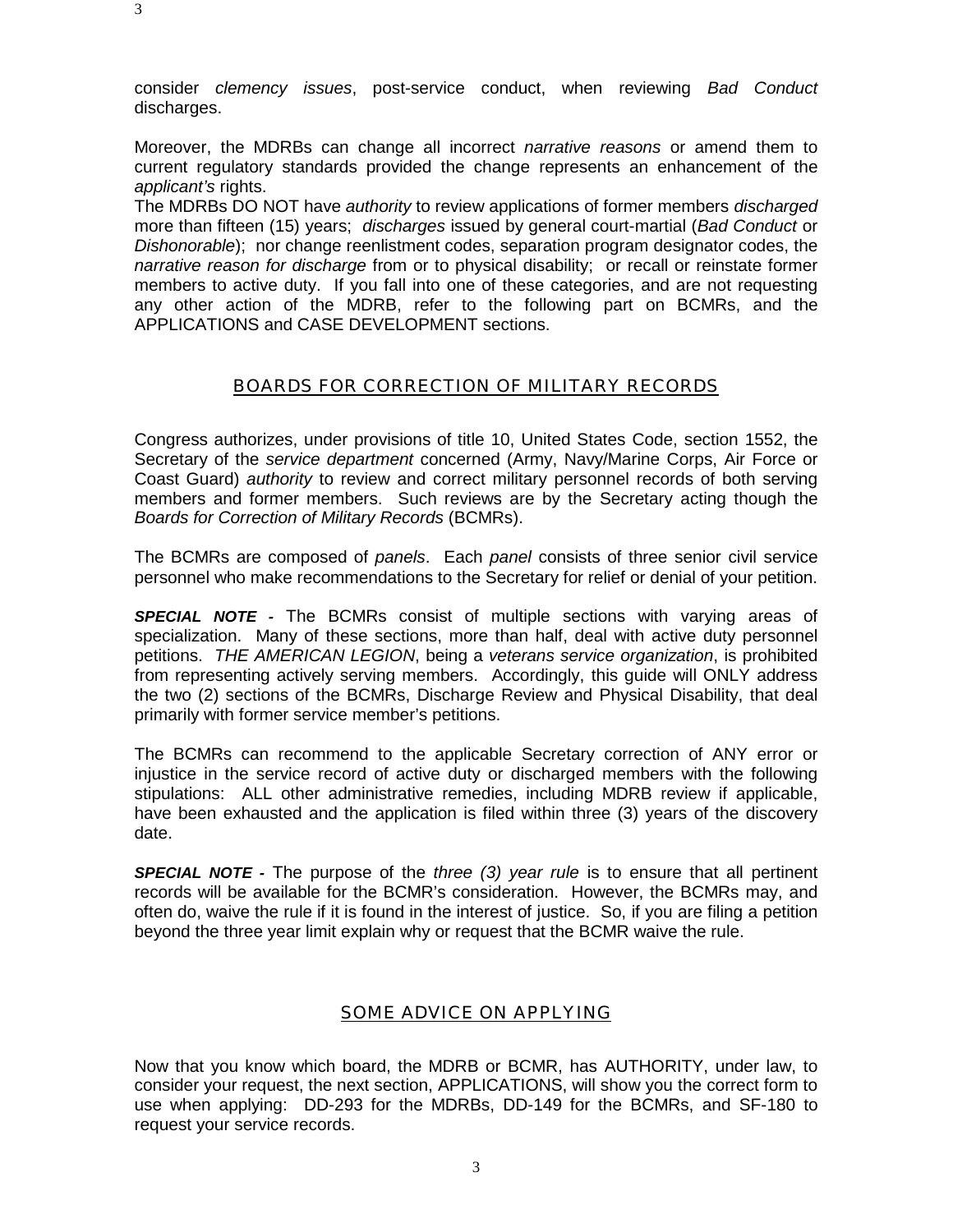

## APPLICATIONS

#### MILITARY DISCHARGE REVIEW BOARDS

*APPLICATION FOR REVIEW OF DISCHARGE OR DISMISSAL FROM THE ARMED FORCES OF THE UNITED STATES (DD Form 293)* is the proper form to use in applying to the MDRBs. A copy of this form, which can be used to apply, is contained in the back of this guide.

**INSTRUCTIONS** for completion of DD-293 come with the form and much of the information is self explanatory. There are, however, three sections that hold particular importance to you.

**BLOCK 4 - TYPE OF REVIEW REQUESTED** Regulatory provisions governing the MDRBs provide that you are entitled to TWO reviews of your case, a *Record Review* and a *Hearing Review*, BUT only if conducted in that order. Unless you are within a couple years of your 15 year *discharge* date, it is almost always to your advantage to request a *Record Review* FIRST for the following reasons. (1) If the MDRB decision is favorable you save the time and expense of attending a hearing. (2) If the MDRB decision is unfavorable, you will be provided a *decisional document* that explains why your request was denied which can be a valuable aid in preparing for a subsequent *Hearing Review*. (3) It provides you TWO opportunities to have your *case* considered thereby improving your chances for a final favorable decision. We recommend that you avail yourself of this entitlement, if possible.

*SPECIAL NOTE -* This two step process DOES NOT apply to Coast Guard cases. Current Department of Transportation regulations provide for only ONE consideration of your application so choose the type of review that best suits your circumstance. Further note that the neither the Coast Guard nor the Navy/Marine Corps currently offer *Travel Panel reviews.*

**BLOCK 5 - I HAVE ARRANGED TO BE REPRESENTED BY AND AUTHORIZE THE RELEASE OF RECORDS TO** As noted earlier, this guide is limited to providing you with a basic understanding of the way your application will be processed and considered. In addition, *THE AMERICAN LEGION* has full time professional service officers located throughout the country that will assist you. If you need more help, we suggest you contract one.

**BLOCK 8 - ISSUES** An *issue* is a single, certain and material request for a specific correction or amendment of your military record. In other words, the reason(s) that you believe your *character of service* should be upgraded or *narrative reason of discharge* changed. The MDRBs review *issues* on the basis of propriety and equity. *Propriety issues* relate to the regulatory correctness of your discharge and *equity issues* concern any extenuating or mitigating factors that may have contributed to your discharge. The MDRBs are ONLY required, under law, to address the specific *issue(s)* that are presented. See the CASE DEVELOPMENT section for more information on issues.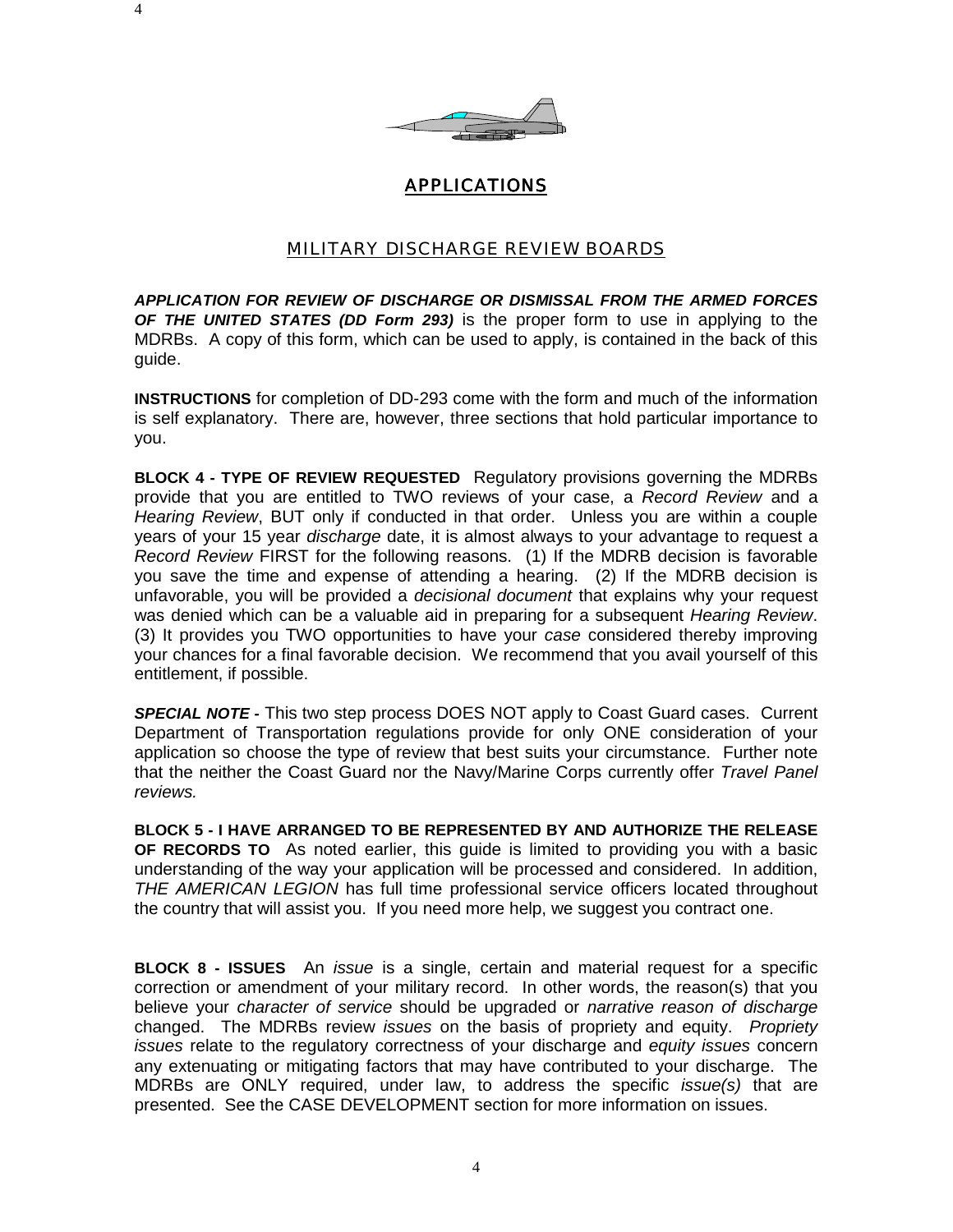#### BOARDS FOR CORRECTION OF MILITARY RECORDS

*APPLICATION FOR CORRECTION OF MILITARY RECORD UNDER THE PROVISIONS OF TITLE 10, U. S. CODE, SECTION 1552 (DD Form 149)*is the proper form to use in applying to the BCMRs. A copy of the form, which can be used to apply, is contained in the back of this guide.

**INSTRUCTIONS** for completion of DD-149 are on the back of the form and are generally self-explanatory. There are five (5) sections, however, that we wish to amplify.

**BLOCK 7 - COUNSEL** This also means *representative*. As noted throughout this guide, *THE AMERICAN LEGION* has professional service officers available nationwide to assist you, free of charge, if you need it.

**BLOCK 8 - REQUEST THE FOLLOWING CORRECTION OF ERROR OR INJUSTICE** This is your *issue(s)*, a single, certain and material request for a specific correction or amendment of your military record. The BCMRs review *issues* on the basis of error which address to the regulatory correctness of a decision made by the military and on the basis of injustice which relates to whether the military's decision through negligence, mistake or omission is unfair or inequitable. The BCMRs are ONLY required, under law, to address the specific *issue(s)* presented.

**BLOCK 9 - I BELIEVE THE RECORD TO BE IN ERROR OR UNJUST IN THE FOLLOWING PARTICULARS** This block is for elaboration of your *issue(s)*. A statement, contention, supporting why your *issue(s)* should be granted. Kindly refer to the CASE DEVELOPMENT section for more information.

**BLOCK 10 - IN SUPPORT OF THIS APPLICATION I SUBMIT AS EVIDENCE THE FOLLOWING** The BCMRs review petitions on the basis of whether sufficient evidence has been presented to demonstrate the existence of probable material error or injustice. The more relevant, creditable, documentation you are able to provide in support of your *issue(s)* the better your chances for a favorable decision.

**BLOCK 11 - ALLEGED ERROR OR INJUSTICE** The BCMRs require that applications filed beyond three (3) years of the date of discovery include a separate statement explaining why it is in the interest of justice to excuse the failure to apply within the prescribed time. The BCMRs may, and often do, waive the rule. In the vast majority cases, former members are simply unaware of the rule. If this is true in your case, say so. If not, briefly explain why you are filing late. But, do not leave the block blank as your petition may well be rejected.

#### MORE ON APPLICATIONS

*REQUEST PERTAINING TO MILITARY RECORDS (STANDARD FORM-180)* is the proper form to use to request your service records. A copy of the form, which can be used to request your service records, is located in the back of this guide. This form is, again, fairly self-explanatory. The only point that we wish to emphasize is that you complete the form as fully and accurately as possible. The National Personnel Records Center, where most service records are housed, contains more than twenty (20) million individual service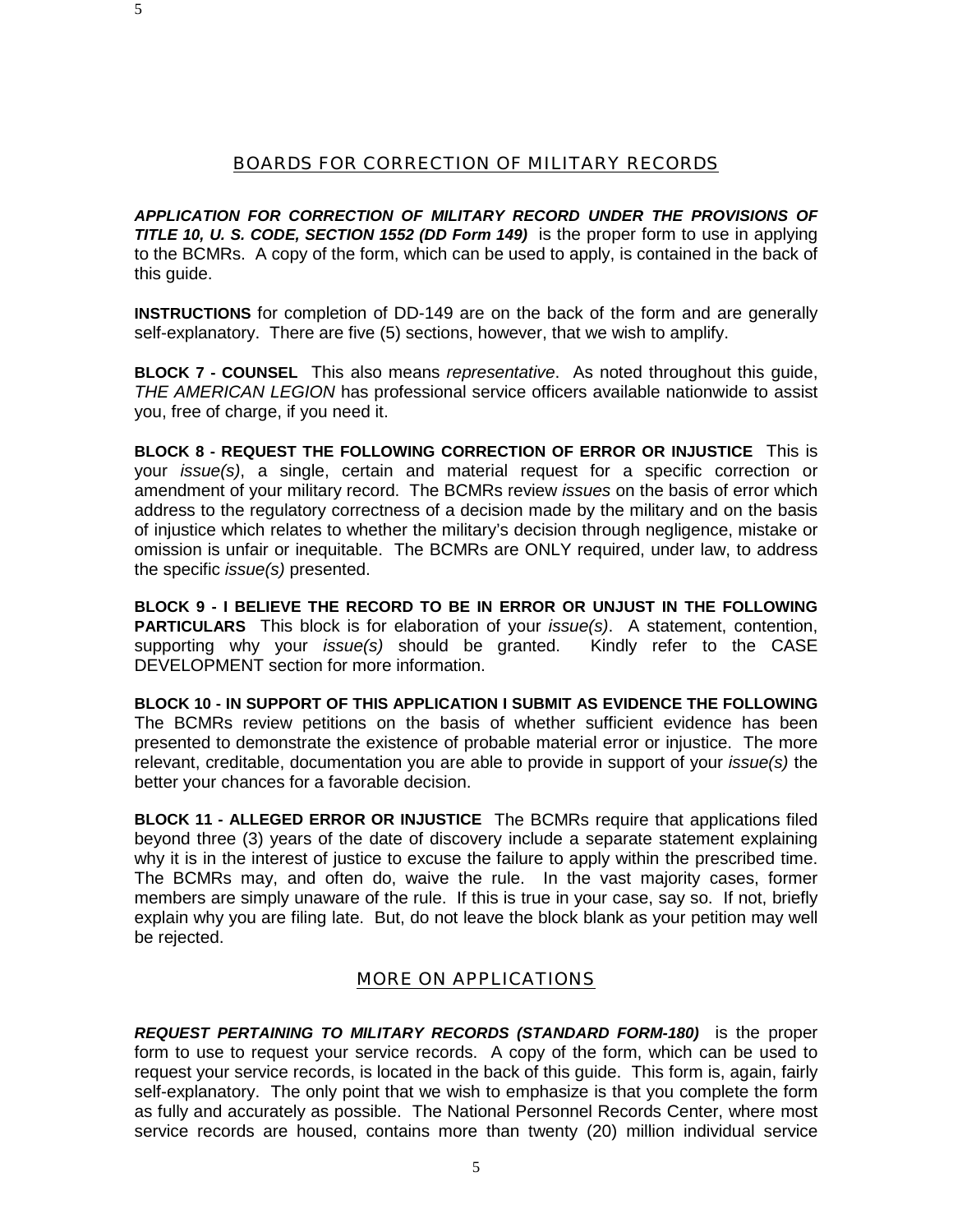records so leaving out even a small amount of information could cause your request to be returned.

*SPECIAL NOTE -* If you have questions or concerns about the exact information contained in your service records, you should request the records BEFORE you apply to the MDRB or BCMR.

#### THE PAPER CHASE

Now that you know which board, the MDRB or BCMR, has AUTHORITY to consider your request and the correct APPLICATION to use in applying, the next section, CASE DEVELOPMENT, will provide you some guidance on how to present your case. This section is not divided by MDRBs or BCMRs as we believe the basic process of developing your case is fundamentally the same for both boards. Aside from some general procedural guidance, each of the HYPOTHETICAL CASES in the section is broken down into four (4) parts. The first, CASE SUMMARY, will give you an idea of how the boards will review your service record. Notice that the focus of the review is on facts derived from evidence in the service record. The second, CONTENTION, reflects why you believe that the service record should be changed. The third, SUPPORTING EVIDENCE, gives a strategy for providing the boards with the necessary evidence to support the fact that your record is incorrect. The fourth, EXAMPLE ISSUE, represents specifically what it is that you want the boards to legally consider based on the first three (3) parts.



#### CASE DEVELOPMENT

Neither the MDRBs or BCMRs have ANY statutory duty to assist former service members in correctly developing their case NOR in formulating proper *issues.* To the contrary, the presumption of the *regularity of government affairs* is applied in ALL decisions UNLESS there is substantial creditable evidence to rebut the presumption. Therefore, a basic understanding of *case development* and how to generate proper *issue(s)* is not only your sole responsibility, it is crucial to receiving a full and fair review of your case.

There are, to say the least, a wide range of *issues* that may be presented to the MDRBs and BCMRs for consideration. The factors that ultimately lead to a *discharge* are often as unique and diverse as the former service members themselves. This diversification requires that each application be considered on an individual, case by case, basis so there is not a set criterion to follow. The following HYPOTHETICAL CASES are a few generalizations of the many *issues* presented to the MDRBs and BCMRs. The specific details of the cases are NOT particularly important. The intent is to provide you with a method, a process, that you can use for your case. We emphasis that these examples are ONLY intended to show how cases, usually, should be presented for review. YOUR *issue(s)* should fit YOUR individual circumstance.

As noted earlier, an *issue* is a single, certain and material request for a specific correction or amendment of a military record. An *issue* is NOT an unprovable allegation or an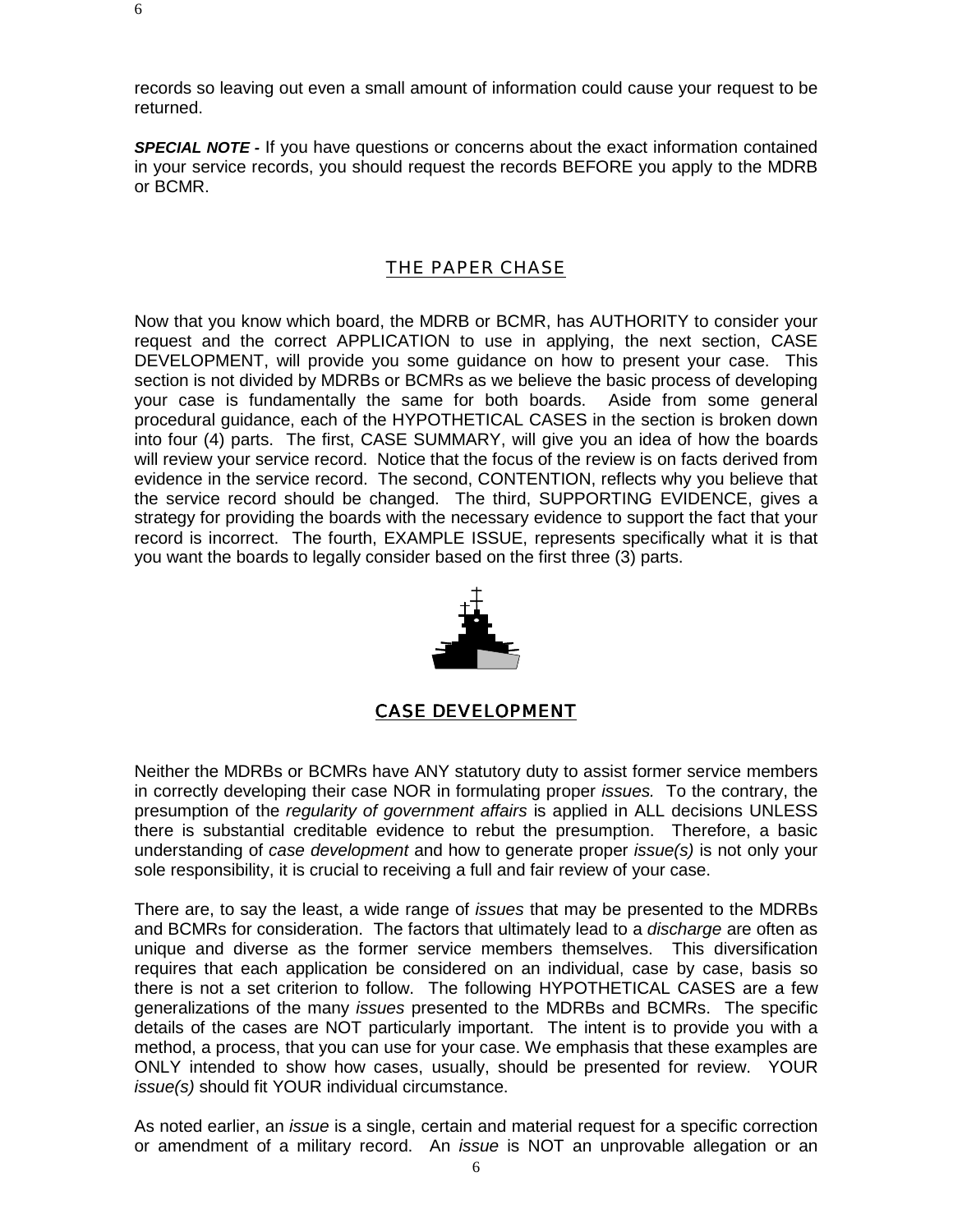expression of dissatisfaction with the military's determination. Any decision that caused an error or injustice in your records or that resulted in the type of *discharge* you received has ALREADY been made. You MUST now PROVE, to the MDRBs or BCMRs satisfaction, that the decision made was either improper (erroneous) in accordance with military regulations in effect at the time of your discharge or that it is inequitable (unjust) in light of your specific circumstances. So we encourage you, as difficult as it might be, to separate your emotions and feelings from the process and focus and the facts and evidence that you can use to support your *issue(s).*

#### HYPOTHETICAL CASE

This application is a request for an upgrade of the character of service from *General (Under Honorable Conditions)* to *Honorable* and a *narrative reason* change from Unsatisfactory Performance to Weight Control Failure. The *discharge* was issued less than fifteen (15) years ago and should be directed to the appropriate MDRB using a DD-293. If the MDRB's final decision is unfavorable, the case should then be appealed to the BCMR, using a DD-149, within three (3) years.

**CASE SUMMARY -** This former member enlisted in the military on 910605 under a six (6) year contract. During her first four (4) years of service she received high performance evaluations, was promoted to E-4, was awarded the Good Conduct Medal, the National Defense Service Medal and received two (2) Letters of Commendation. On 950706, she was sent for a medical evaluation for being overweight. The report showed no underlying pathological reason for her being twenty-eight (28) pounds above standards. On 950718, she was counseled, provided sources of assistance, and assigned to a weight control program. On 951215, she was counseled concerning unsatisfactory performance on her weight control program. On 960119, she was again counseled and granted a six (6) month extension on the program. With her current weight now thirty four (34) pounds above standards, she was notified on 960719 of the military's intent to process her for separation for unsatisfactory performance due to failure to meet height and weight standards. After being fully advised of her rights, she was separated on 960815 with a *General (Under Honorable Conditions)* discharge due to Unsatisfactory Performance.

**CONTENTION -** Although this former member recognizes that she did have a weight problem, she feels that after having served five (5) years in the military without any misconduct, to not receive a fully *Honorable discharge* is unjust. Moreover, she believes that her *narrative reason* for *discharge,* Unsatisfactory Performance, is incorrect because all her enlisted performance, conduct and physical evaluations reports were above average. She contends that her only deficiency was her weight and that her basis for *discharge* should be Weight Control Failure.

**SUPPORTING EVIDENCE -** In this case, all the supporting evidence needed is contained in the *applicant's* service records. Before applying to the MDRB, she should request copies of her complete service and medical records from the National Personnel Records Center using SF-180. Upon receipt, she would want to make copies of her enlisted performance reports, awards and decorations, certificates of commendation and rate of promotions. The intent is to show that her overall service was, in fact, *Honorable.* Next she would want to make copies of her counseling entries, medical reports and any other assistance she received during her weight control program. The intent is to show that her sole problem was her weight not performance of her duties. The copies that she has made of these documents should be submitted with her DD-293.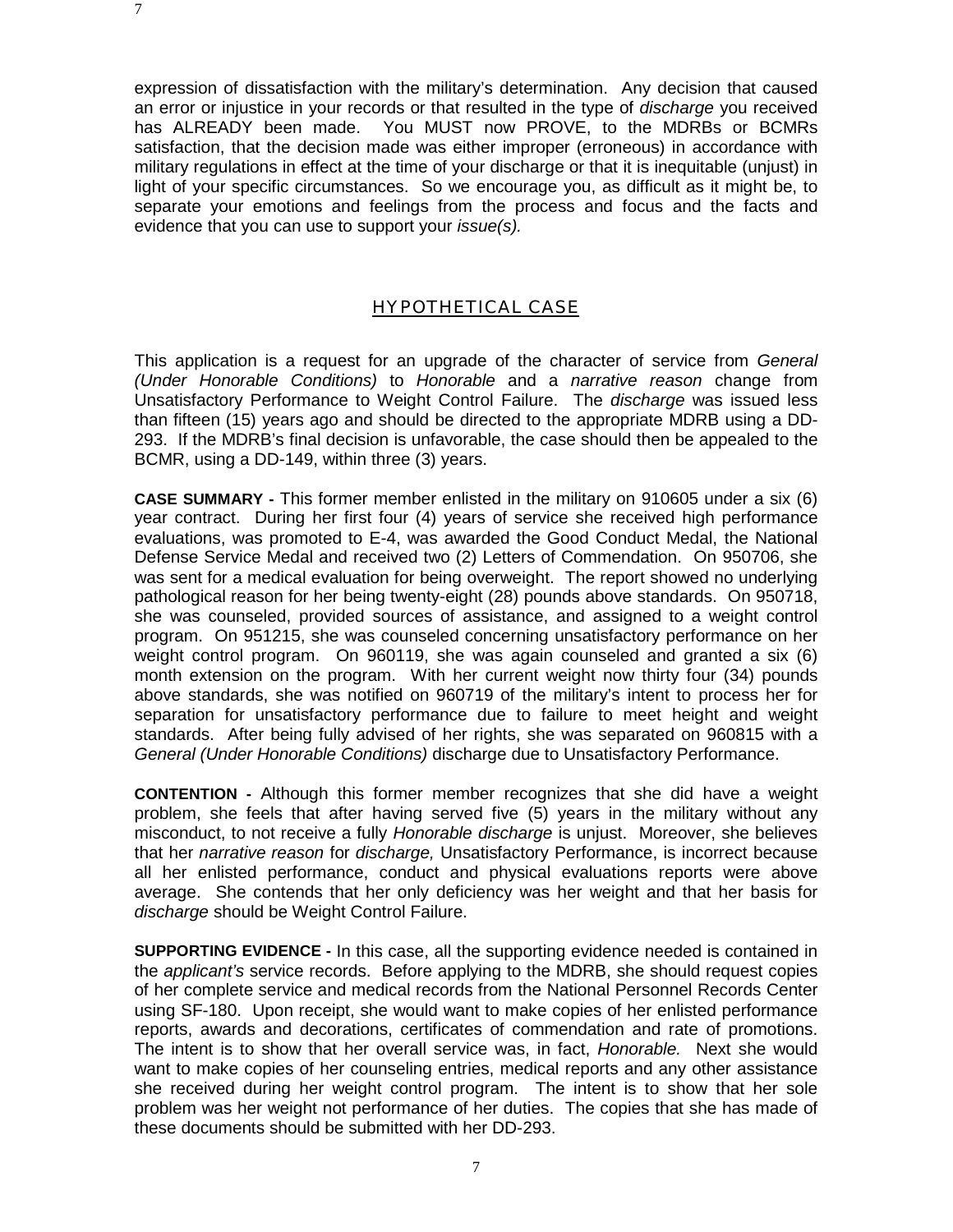*SPECIAL NOTE -* This former member is requesting two (2) separate decisions from the MDRB: character of service upgrade and a *narrative reason* change. Therefore, there should be two (2) separate issues.

**EXAMPLE** *ISSUE* **ONE (1) -** My weight control deficiencies aside, I opine that my overall service record, including my enlisted performance reports, rate of promotions, awards, decorations and letters of commendation, shows that my five (5) years of service was both faithful and honorable. On this basis, I petition the Board's relief with recharacterization of my service period to fully *Honorable.*

**EXAMPLE** *ISSUE* **TWO (2) -** I further contend that the *narrative reason* assigned for my *discharge,* Unsatisfactory Performance, is improper. As my service records show, my only deficiency was my inability to meet weight standards. Therefore, I request that the Board amend my reason for *discharge* to Weight Control Failure.

**APPEAL TO BCMR -** If her application is denied by the MDRB, she should petition the BCMR using DD-149. Her *issues* and supporting documents would remain essentially the same.

**BCMRs** *THREE (3) YEAR RULE* **-** I disagree with the MDRB decision which was rendered less than three (3) years ago.

## HYPOTHETICAL CASE

This application is a request for a character of service change from *General (Under Honorable Conditions)* to *Honorable* and a *narrative reason* change from Personality Disorder to Secretarial Authority. If the MDRB final decision is unfavorable it should be appealed to the BCMR, using DD-149, within three (3) years.

**CASE SUMMARY -** This former member enlisted in the military on 850701 under a four (4) year contract. After four (4) years of honorable service, he reenlisted for an additional six (6) years with the intent of making the military a career. He continued his service without incidence until 930824. After being counseled several times for poor work performance and minor disciplinary infractions, he was referred for a medical evaluation due to unusual behavior. On 930903, a psychological evaluation, which included appropriate psychometric testing, diagnosed him with a paranoid personality disorder. He was found "fit for duty at this time". On 931012, he was again counseled for unsatisfactory performance. On 931103, he received *Non-Judicial Punishment* (NJP) for violation of the *Uniform Code of Military* (UCMJ), Article 108: destruction of military property (threw his weapon down and kicked it). He was awarded reduction in rank to E-4, suspended for six (6) months, forfeiture of \$150 and extra duty for fourteen (14) days. On 931104, he was advised of deficiencies, consequences of further misconduct, notified of corrective actions, available assistance and issued a discharge warning. On 931115, he was again referred to medical for expressed suicidal ideation. Following three (3) days of in-patient psychiatric observation, he was again diagnosed with a personality disorder, and with depression, resolved. The clinician further indicated that, although fit for duty, he was considered unsuitable for further military service. He was recommended for administrative separation and, following *due process* notifications, was subsequently discharged on 940104 with a *General (Under Honorable Conditions) discharge* with a *narrative reason* of Personality Disorder.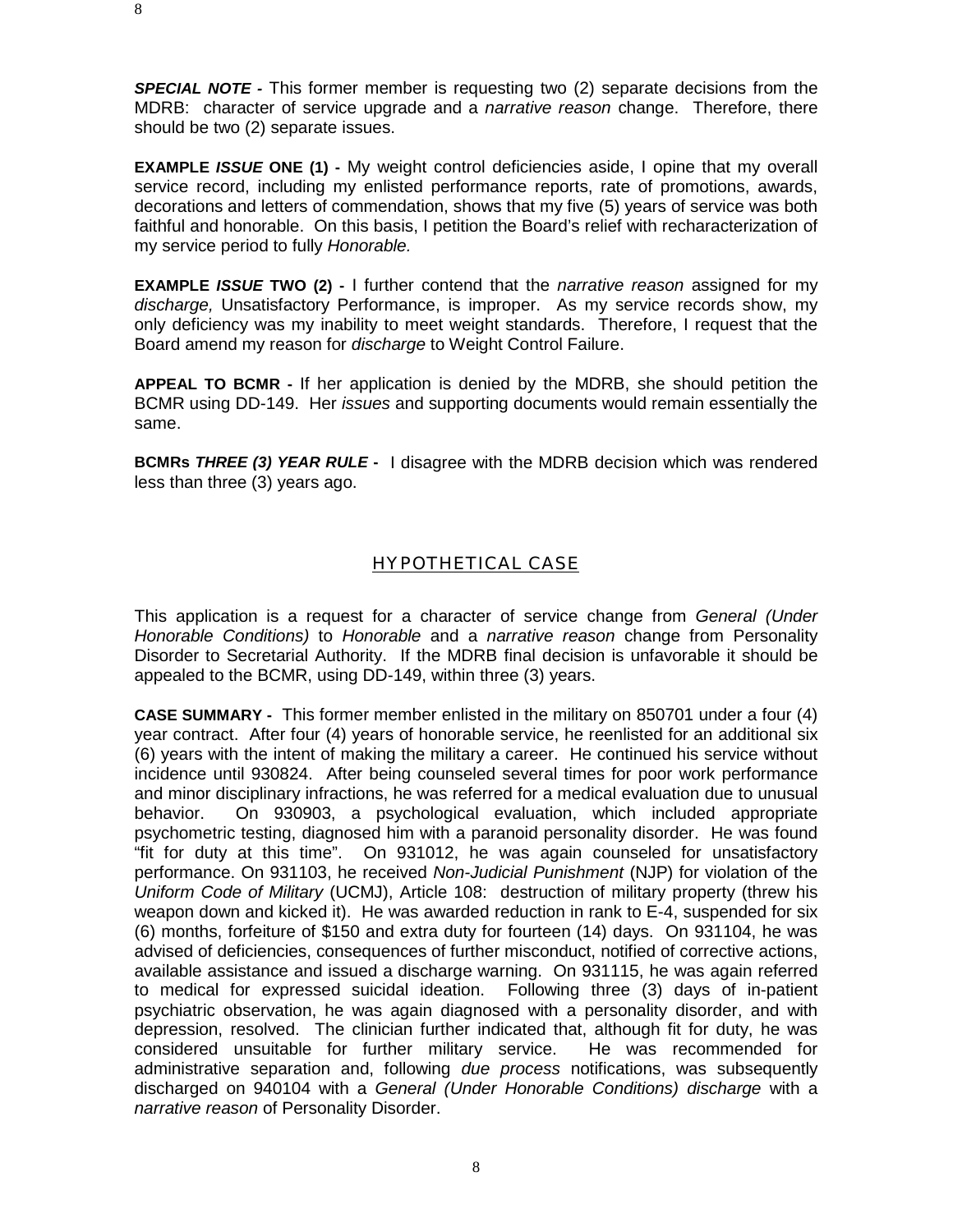9

**CONTENTION -** This former member continued to experience multiple problems following service. He was unable to maintain steady employment or relationships and was arrested several times for minor offenses. After years of mental health evaluations and several hospitalizations, he was eventually diagnosed with schizophrenia, paranoid type. With appropriate medications he is now living a much happier and productive life. In hindsight, this former member believes that the primary basis of his in-service problems was due to his psychiatric condition. He is proud of his military service, and contends that his condition sufficiently mitigates his in-service deficiencies to warrant a fully *Honorable discharge*. He further believes, based on his current medical history, that his original diagnosis of personality disorder was in error and should be changed to Secretarial Authority.

**SUPPORTING EVIDENCE -** In this case, additional evidence will be necessary to support the *issues.* He will need to secure statements from family members, friends or associates who may be familiar with his circumstances. Request reports from any community agencies that maybe able to provide medical, counseling, or police records regarding his history. Provide a private psychological or psychiatric opinion, based on the evidence, indicating that his psychosis was a substantially contributing factor to his in-service behavior and that he does not have a personality disorder. All documentation should be submitted with the DD-293.

**EXAMPLE** *ISSUE* **ONE (1) -** As the supporting documents that I have submitted demonstrate, I contend that early manifestations of my currently diagnosed psychosis sufficiently mitigated my deficiencies of record to warrant upgrade of my discharge to fully *Honorable.*

**EXAMPLE** *ISSUE* TWO (2) - I further believe, based on the evidence that I have submitted. that my *narrative reason* for discharge is in error and should be amended from Personality Disorder to Secretarial Authority.

**APPEAL TO BCMR -** If his application is denied by the MDRB, he should petition the BCMR using DD-149. His *issues* and supporting documents would remain essentially the same.

**BCMRs** *THREE (3) YEAR RULE* **-** I disagree with the MDRB decision which was rendered less than three (3) years ago.

#### HYPOTHETICAL CASE

This application is a request for a character of service change for a *discharge* issued less than fifteen (15) years ago and should be submitted to the appropriate MDRB. If the MDRB decision is unfavorable, it should be appealed to the BCMR at an appropriate time in the future.

**CASE SUMMARY -** On 870526, this former member enlisted in the military under a six (6) year contract. After almost three (3) years of satisfactory service, on 900519, he received *Non-Judicial Punishment* (NJP) for violation of the *Uniform Code of Military Justice* (UCMJ), Article 86: unauthorized absence (UA) from 900501 to 900506 (5 days). He was awarded reduction in rank to E-2, suspended for six (6) months, forfeiture of \$100 and restriction for fourteen (14) days. On 900522, he broke restriction and returned to UA. On 900621, he voluntarily returned to military control. On 900706, he again received NJP for violations UCMJ Articles 90: failure to follow a lawful order; and 86: UA from 900522 to 900621 (29 days). He was awarded confinement for 3 days, forfeiture of \$250 and his suspended reduction to E-2 from the NJP on 900519 was vacated. He was given a retention warning, counseled and advised that further deficiencies may result in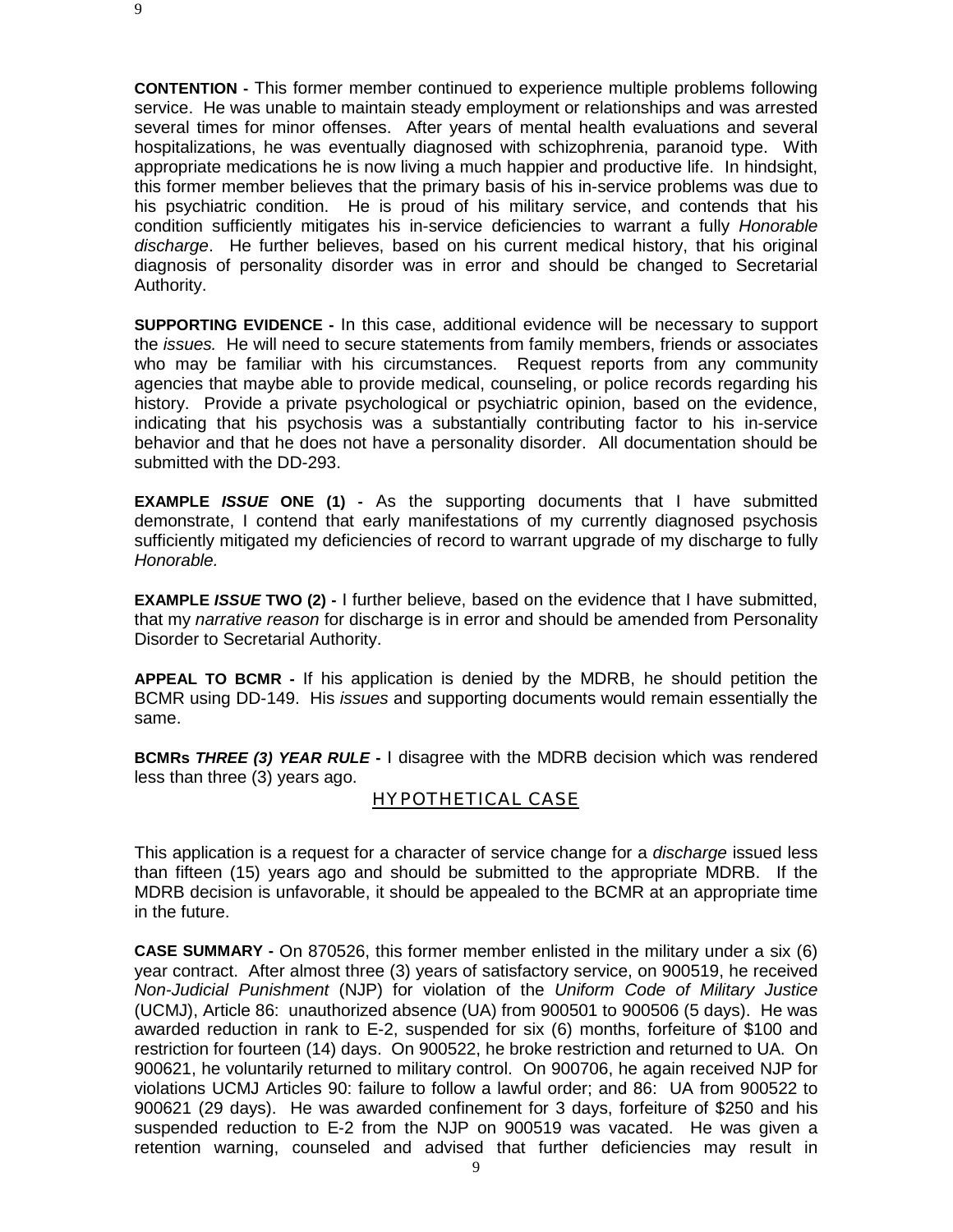administrative separation. On 910509, following his release from confinement, he failed to return to his unit and remained UA until 920408 when he was returned to military control by local law enforcement. On 920420, the member was charged with violation of UCMJ Article 86 and referred to a special *court-martial*. The court-martial found him guilty of violation UCMJ Article 86: 910509 to 920406 (364 days) and sentenced him to confinement for ninety (90) days, forfeiture of \$200 per month for three (3) months, and a *Bad Conduct discharge*. On 920422, the sentence was approved and ordered executed, except for the *Bad Conduct discharge*. On 920722, the member was released from confinement and placed on appellate leave. On 921221, the Military Review Court affirmed the finding of guilty and the sentence. On 930114, the member was separated with a *Bad Conduct discharge* due to conviction by a special *court-martial*.

**CONTENTION -** This former member, while recognizing the seriousness of his misconduct, believes that he has led a productive life since his discharge and that he warrants *clemency* with upgrade of his *Bad Conduct discharge* based on his post-service citizenship.

**SUPPORTING EVIDENCE -** Character or reference letters from family members, friends, associates, co-workers, and employers; educational pursuits; acknowledgments from religious, community, and volunteer organizations; employment history; clean police report; etc. Although there is not a set criterion, the MDRB's and BCMR's are looking for evidence sufficient to offset the in-service misconduct. So, the more positive information that he is able to provide regarding his post-service conduct the better his possibility of relief. All documentation should be submitted with the DD-293.

*SPECIAL NOTE -* Five (5) years is generally viewed as the minimum amount of time required to establish sufficient post-service accomplishments to merit consideration of this *issue.* Most often, it takes longer.

**EXAMPLE** *ISSUE* - As the supporting documents that I have submitted demonstrate, my post-service conduct and accomplishments have been sufficiently creditable to warrant the Board's clemency relief with upgrade of my characterization of service.

**APPEAL TO BCMR -** If his application is denied by the MDRB, he should petition the BCMR using DD-149, but not necessarily within a three (3) period. Although his *issue* will remain the same, his post-service accomplishments are likely to increase over time which will add value to his *issue.*

**BCMRs** *THREE (3) YEAR RULE* **-** It is opined that the *issue* raised, by its very nature, requires many years of constructive effort to establish a sufficient history of citizenship and accomplishments to receive realistic consideration. As such, it is averred that it is in the interest of justice for the Board to waive the *three (3) year rule*.

#### MORE ON MISCONDUCT DISCHARGES

The above example was a hypothetical case for a *Bad Conduct discharge*. Under current statutes, *clemency* is the only *issue* that the MDRBs and BCMRs are allowed to consider as a basis for upgrade of these *punitive discharges*. But, there are many *administrative discharges*, *General (Under Honorable Conditions)* or *Under Other Than Honorable Conditions*, issued for various kinds of MISCONDUCT that this *issue* would ALSO apply and may well be the ONLY viable *issue* available.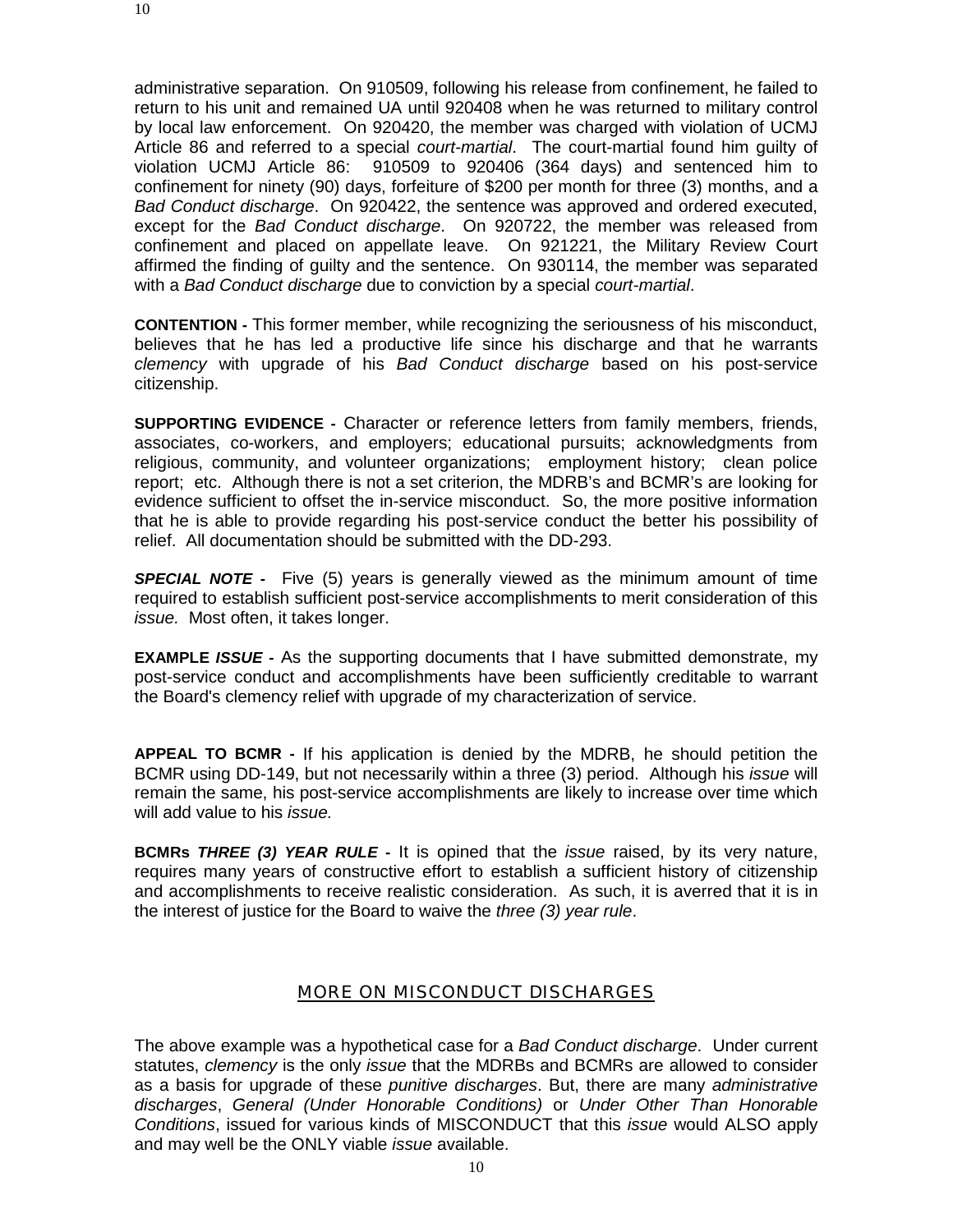If you were legitimately discharged for some type of misconduct, post-service *clemency* may represent your best avenue for relief. Most former service members, regardless of the type of *discharge* they received, readjust to civilian life and become valuable assets to their families and communities. Therefore, it is important to document your successes. Start a file. If you get a promotion at work, go back to school, volunteer for some good cause, etc., get something, a letter, certificate, diploma, etc., to verify it. Over time, your file will grow and you will be readily able to produce documentation of your accomplishments, large and small, to the MDRB, BCMR or anyone else that would view the information meaningful.

#### WELL THAT IS IT

You now know which of the boards can consider your request, which application to use to apply, and how to develop your case and present your issues. If you feel comfortable with the process, assemble your evidence, get your facts in order, complete the application in the back of this guide and file your petition.

On the other hand, as we noted at the beginning of this guide no single publication can cover every situation and at this point you may well have unanswered questions or still be somewhat confused about this whole process. If you are, contact one of our service offices in the back of this guide and we will do what we can to assist you, free of charge.

In either case, we hope that this guide has given you a better understanding of the MDRB and BCMR process, conveyed a few helpful ideas on filing your petition and moved you a few steps closer to satisfactorily resolving your problem.



ADMINISTRATIVE DISCHARGE - Any separation issued to a service member that is not the result of a courts-martial sentence.

APPLICATION FOR CORRECTION OF MILITARY RECORD UNDER PROVISIONS OF TITLE 10, U.S. CODE, SECTION 1552 (DD FORM 149) - The application used to apply to the BCMRs.

APPLICATION FOR REVIEW OF DISCHARGE OR DISMISSAL FROM THE ARMED FORCES OF THE UNITED STATES (DD FORM 293) - The application used to apply to the MDRBs.

APPLICANT - A former member whose case is pending review by the MDRBs.

AUTHORITY - The federal statues that give the MDRBs and BCMRs administrative power to review and correct service records.

BAD CONDUCT DISCHARGE - A punitive separation issued by the sentence of a general or special courts-martial.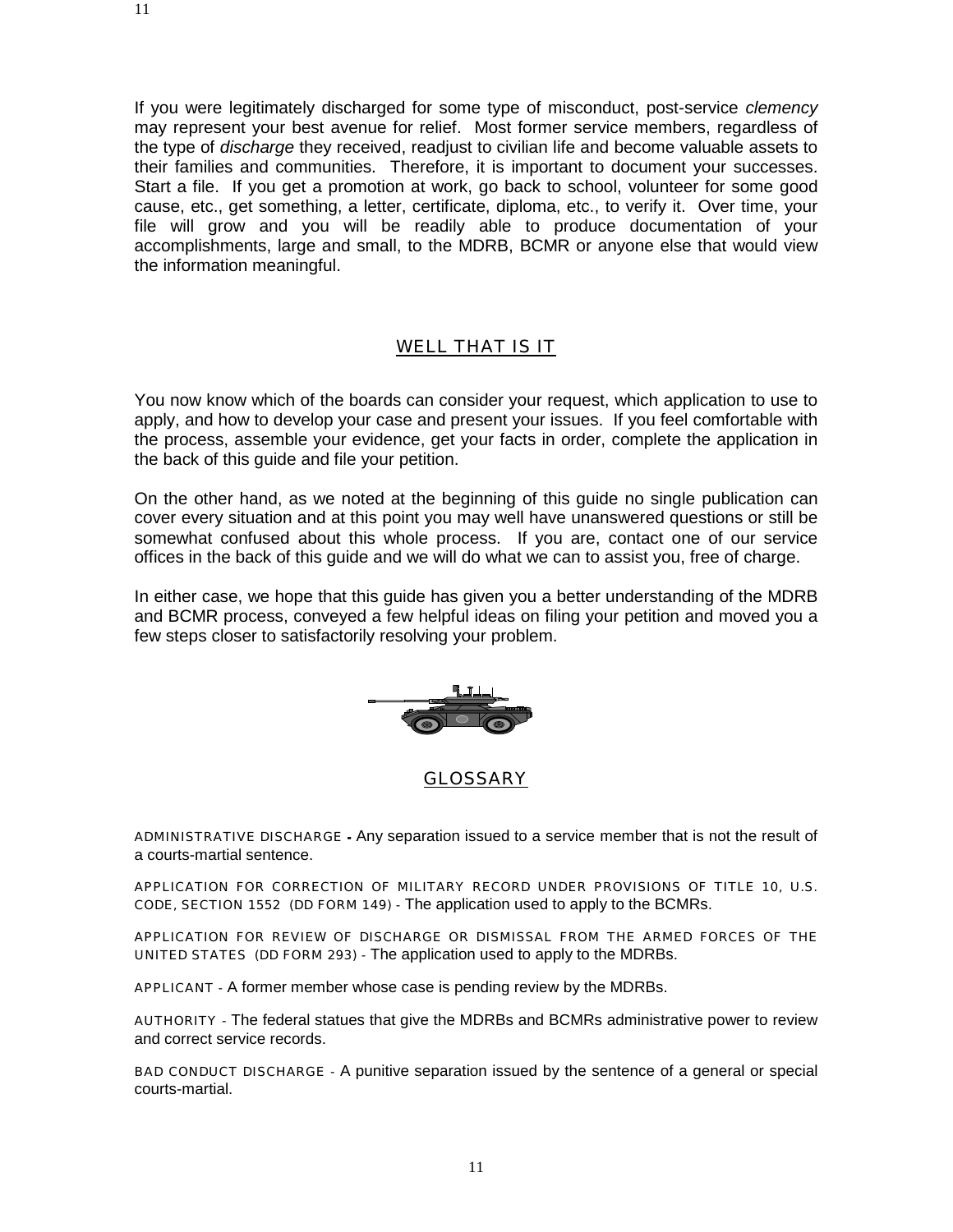BOARDS FOR CORRECTION OF MILITARY RECORDS - Administrative review boards authorized under title 10, section 1552 of the United States Code to correct errors or injustices found in service records.

CASE - A pending application. Also referred to as a petition.

CASE DEVELOPMENT - A process of assembling pertinent evidence to support an issue.

CHARACTER OF DISCHARGE - A determination made by a service department that reflects a former member's behavior and performance of duty during a specific period of service.

CLEMENCY - Often referred to as post-service clemency. Kindness, forgiveness or leniency; usually relating to a less than honorable characterization of service. The MDRBs and BCMRs may grant clemency relief based on lengthy, creditable post-service conduct even though a discharge was proper and equitable at the time of issuance.

COUNSEL - An individual or agency designated by an applicant or petitioner who agrees to represent his case before the MDRB or BCMR.

COURTS MARTIAL - Judicial court for trying members of the armed forces. Proceeding are held in accordance with the Uniformed Code of Military Justice. special and general court marital have authority to adjudge Bad Conduct and Dishonorable discharges.

DECISIONAL DOCUMENT - The final written MDRB or BCMR decision.

DISCHARGE - A general term indicating a complete separation from the U.S. Armed Forces. The term includes the assignment of the reason for separation and characterization of service.

DISHONORABLE DISCHARGE - A punitive separation issued by the sentence of a general courtmartial.

DISMISSAL - A complete separation of a military officer from the U.S. Armed Forces by secretarial or court-martial action.

DUE PROCESS OF LAW - A course of legal proceedings according to those rules and principles which have been established in our systems of jurisprudence for the enforcement and protection of private rights.

EQUITY ISSUE - A request to have a discharge changed on the basis that it is inequitable. Most of these issues address extenuating factors that contributed to the separation or relate to the current equity in light of a former member's post-service conduct.

ENTRY LEVEL SEPARATION - See Uncharacterized Discharge.

FIFTEEN (15) YEAR RULE - The time limit, fifteen (15) years form the date of discharge, for applying to the MDRBs for relief.

GENERAL (UNDER HONORABLE CONDITIONS) DISCHARGE - Previously issued as Under Honorable Conditions (General), reflects that a member's service was generally honorable.

HEARING REVIEW - A formal session of an assigned panel convened for the purpose of reviewing an application on basis of an applicant's testimony as well as the documentary evidence.

HONORABLE DISCHARGE - An administrative separation from the service with honor.

ISSUE - A single, certain and material request for a specific correction or amendment of a military record.

JURISDICTION - The specific authority that an agency has under federal law.

MILITARY DISCHARGE REVIEW BOARDS - Administrative review boards authorized under title 10, U.S.C., section 1553 to change the character and narrative reason for discharge.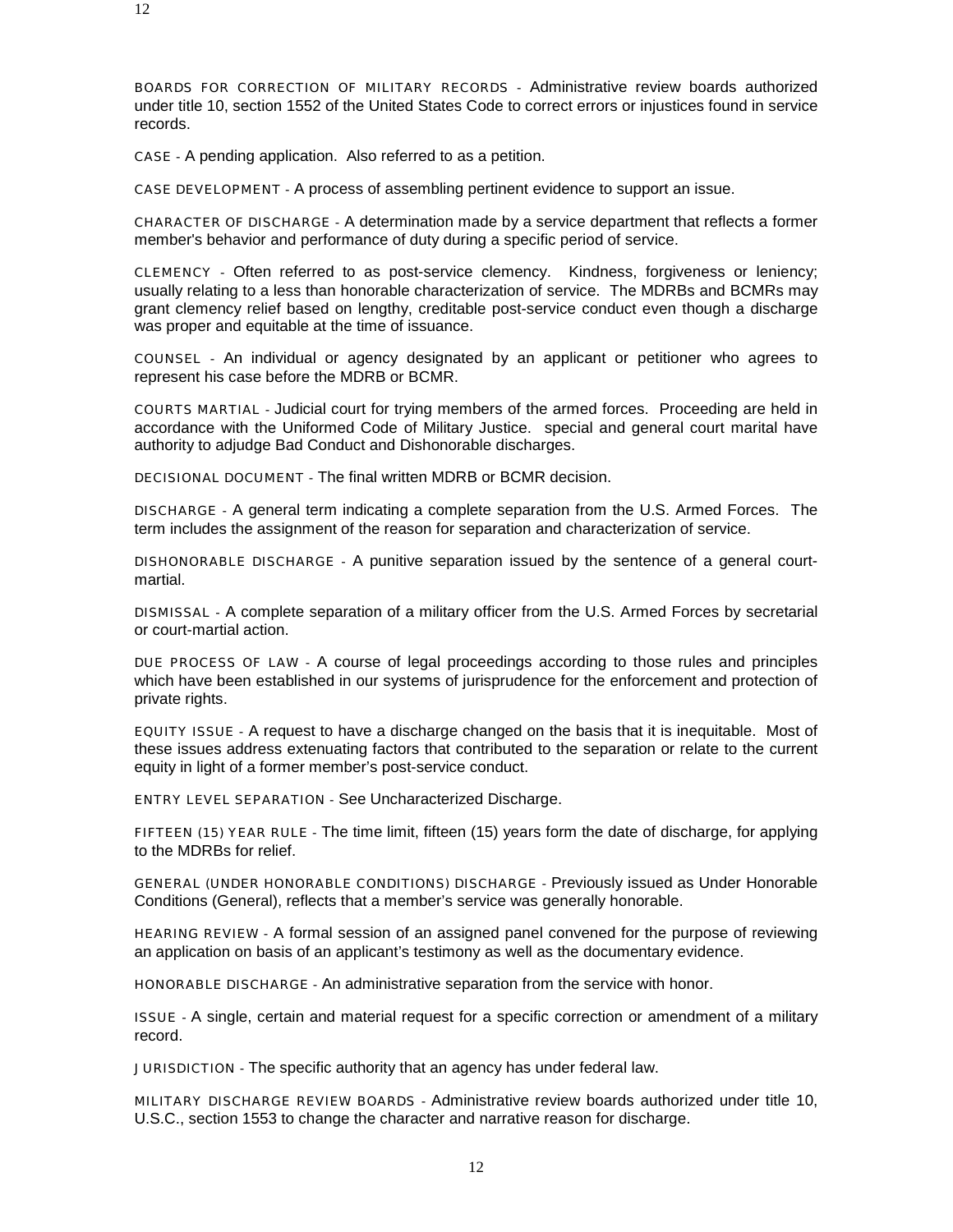NARRATIVE REASON FOR DISCHARGE - Also referred as basis, the term identifies why a discharge was issued.

NON-JUDICIAL PUNISHMENT - Also referred to as Article 15 of the Uniformed Code of Military Justice, administrative punishment awarded other than by court-martial.

PANEL - Members of the boards assigned to decide a specific case. For the MDRBs five active duty military officers; for the BCMRs three senior civil service personal.

PETITIONER - A member whose application is pending before the BCMR.

PROPRIETY ISSUE - A request to have a discharge changed on the basis that it is improper. These issues address specific errors of law, regulatory directives, and military policies.

PUNITIVE DISCHARGE - A discharge issued by sentence of a special or general court-martial.

RECORD REVIEW - Also known as a documentary review, a formal review of a case. Includes the application, supporting documents, available service and medical records, applicable laws, regulations, policies and any other information considered relevant.

REGULARITY OF GOVERNMENT AFFAIRS - Federal law provides that there is a presumption of regularity in the conduct of government affairs. Both the MDRBs and BCMRs are required to apply the presumption.

REPRESENTATIVE - Someone familiar with the MDRB and BCMR process who assists applicants in the preparation and presentation of their cases. Also referred to as counsel.

REQUEST PERTAINING TO MILITARY RECORDS (STANDARD FORM-180) - The form used to request copies of service personnel and medical records.

SERVICE DEPARTMENTS - The branches of the U.S. Armed Forces: Army, Navy, Marine Corps, Air Force, Coast Guard.

SPECIAL NOTE - Emphasis being placed on a particular point or an exception to a general rule is being highlighted.

THE AMERICAN LEGION - The nation's largest veterans' service organization.

THREE (3) YEAR RULE - BCMRs require that applications be filed within three years of the date of discovery. The boards can waive the rule if it is found in the interest of justice.

TRAVEL BOARD REVIEW - A personal hearing review convened by the MDRBs at specified locations outside the Washington, DC metropolitan area. The Coast Guard and Navy do not offer travel panels.

UNCHARACTERIZED DISCHARGE - Also referred to as Entry Level Separation. A separation in which the service member did not serve a sufficient period of time, 180 days, to be assigned a characterization of service.

UNDER OTHER THAN HONORABLE CONDITIONS - Previously known as Undesirable. Reflects that a member's service was less than honorable.

UNIFORM CODE OF MILITARY JUSTICE - Chapter 47 of title 10 of the United States Code. Military law.

VETERANS SERVICE ORGANIZATION - A non-profit organization, made up of veterans, that provide program services to all veterans and their dependents. The American Legion is the nations largest veterans organization.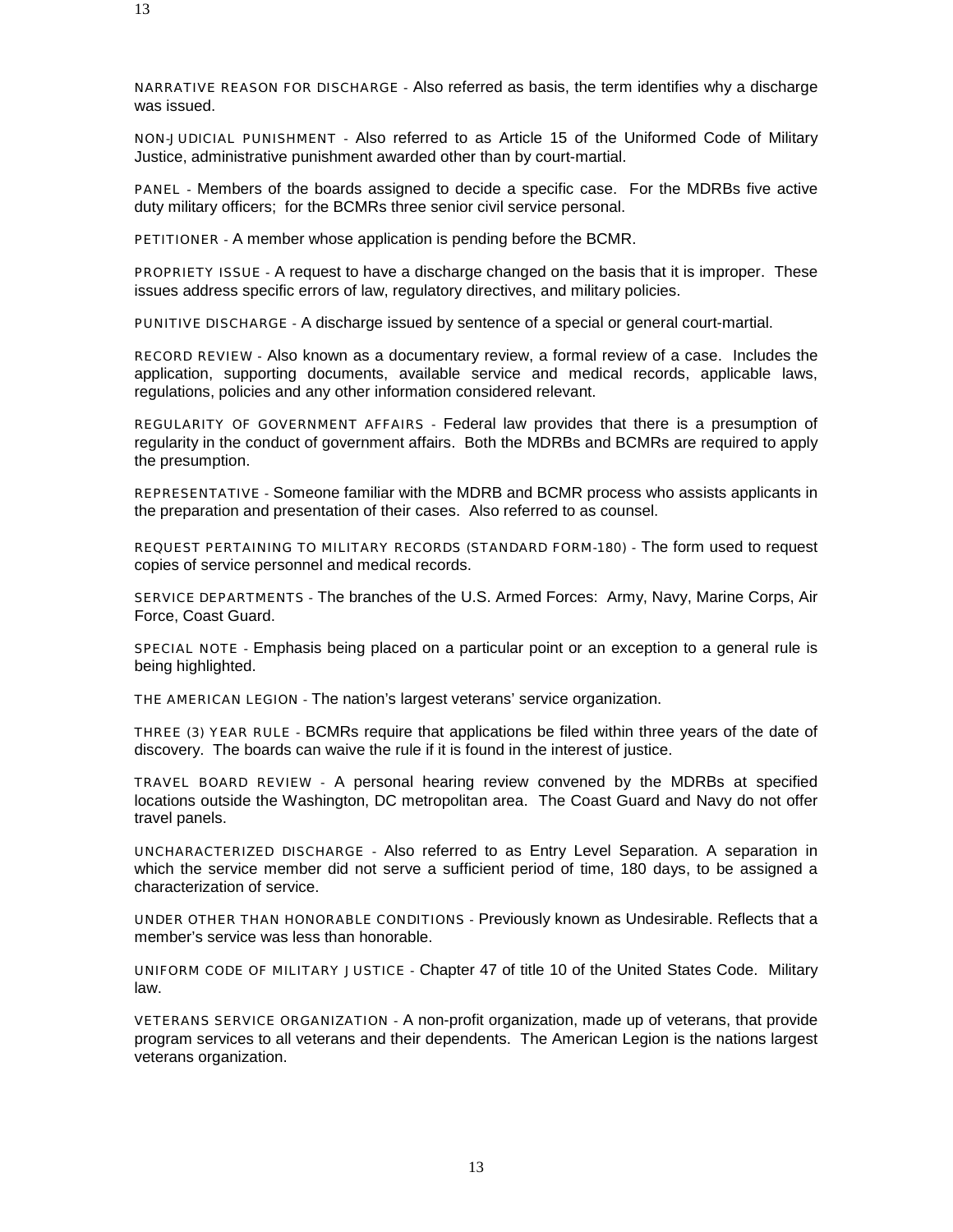

#### AMERICAN LEGION SERVICE OFFICES

ALABAMA ALASKA The American Legion The American Legion The American Legion Montgomery, AL 36102-1391 **Anchorage, AK 99508-2989** 276-8211

ARIZONA ARKANSAS The American Legion<br>
3325 N. Central Avenue, Suite 421 (and the Colombian Colombia Colombia Colombia Colombia Colombia Colombia Co 3325 N. Central Avenue, Suite 421 Phoenix, AZ 85012-2421 North. Little Rock, AR 72115 (602) 640-4701 (501) 370-3820

CALIFORNIA CALIFORNIA The American Legion The American Legion The American Legion **Federal Building Care and Team of the Care of Care and Team of Team of Team of Team of Team of Team of Team of Team of Team of Team of Team of Team of Team of Team of Team of Team of Team of Team of Team of Team of Team o** 11000 Wilshire Blvd., Room 5201 1301 Clay Street, Room 1135N Los Angeles, CA 90025-3689 **CA 1998 COACIDATE CA 94612** Oakland, CA 94612 (310) 473-6534 (510) 834-0310

CALIFORNIA COLORADO The American Legion The American Legion 8810 Rio San Diego Drive, Room 1173 155 Van Gordon Street San Diego, CA 92108-1622 Denver, CO 80225 (619) 400-5301 (303) 914-5585

CONNECTICUT CONNECTION CONNECTICUT The American Legion The American Legion Hartford, CT 06103 Wilmington, DE 19805 (860) 240-3347 (302) 998-9448

DISTRICT OF COLUMBIA FLORIDA The American Legion **The American Legion** The American Legion 1120 Vermont Avenue, NW P.O. Box 31003 Washington, DC 20421 St. Petersburg, FL 33731 (202) 691-3185 (727) 319-7400

GEORGIA HAWAII The American Legion The American Legion The American Legion 730 Peachtree Street, NE, Room 215 P.O. Box 50188 Atlanta, GA 30365 **Honolulu**, HI 96850 (404) 894-5213 (808) 566-1676

IDAHO ILLINOIS The American Legion<br>
805 West Franklin Street<br>
805 West Franklin Street<br>
The American Legion<br>
2005 West Franklin Street (208) 334-1245 Chicago, IL 60605

P.O. Box 1391 2925 BeBarr Road, Suite 3103 (334) 213-1391 (907)

450 Main Street, Room 102 1601 Kirkwood Highway, Elsmere

c/o VARO, Federal Building Boise, ID 83702 **536 S. Clark Street, Room 485** (312) 353-2615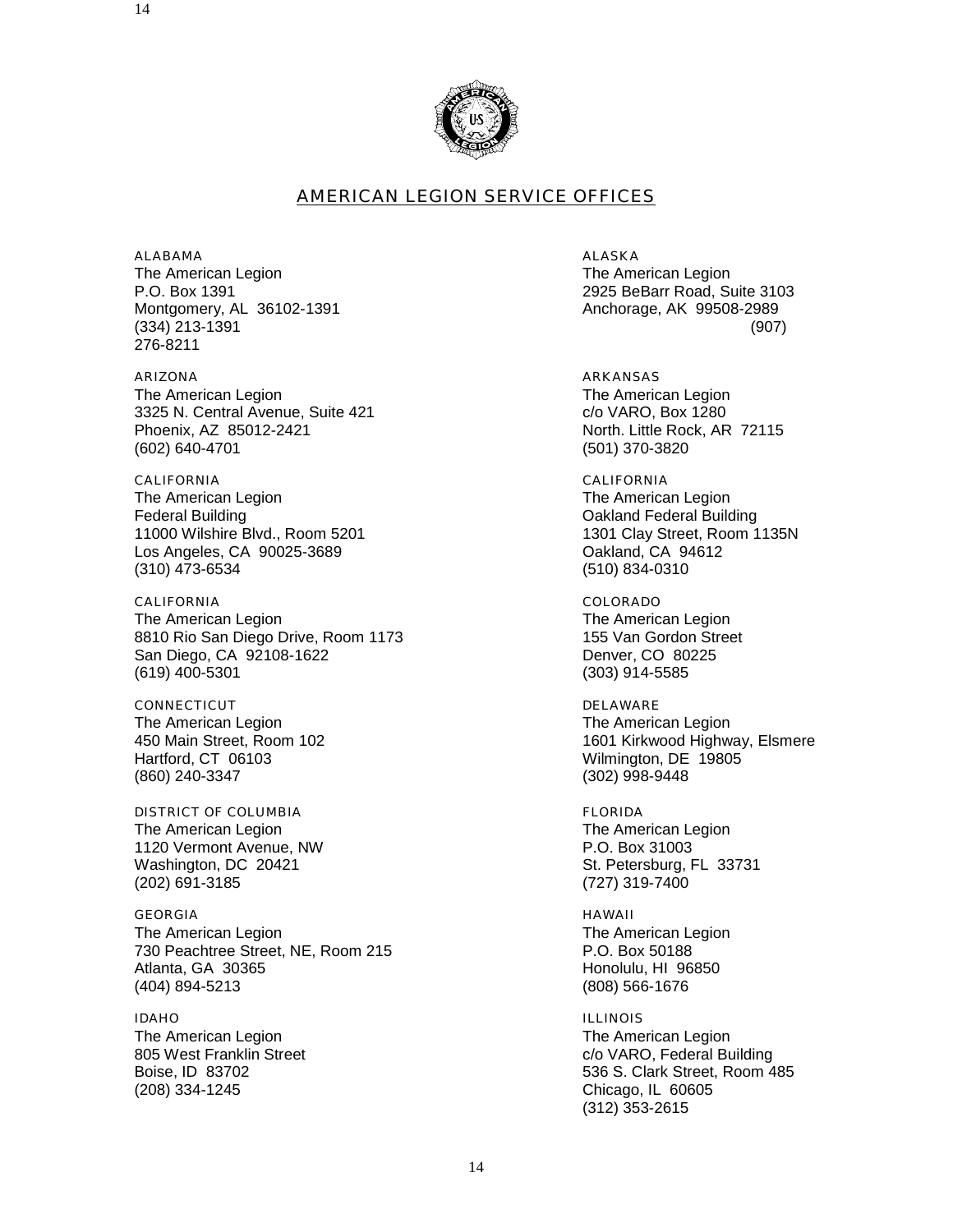NDIANA IOWA The American Legion **The American Legion** The American Legion 575 North Pennsylvania Street 1003 A Federal Building Room 325 210 Walnut Street Indianapolis, IN 46204 **Des Moines, IA 50309** (317) 226-7918 (515) 284-4539

KANSAS KENTUCKY The American Legion c/o VAM & ROC P.O. Box 3661 Wichita, KS 67218 (502) 582-5852 (316) 688-6814

LOUISIANA LOUISIANA The American Legion The American Legion The American Legion P.O. Box 52438 P.O. Box 94095 701 Loyola Avenue Capital Station New Orleans, LA 70152-2438 Baton Rouge, LA 70804 (504) 619-4345 (225) 925-6436

MAINE MARYLAND The American Legion The American Legion Togus, ME 04330 **Fallon Federal Building** (207) 623-5726 Baltimore, MD 21201

MASSACHUSETTS MICHIGAN The American Legion The American Legion The American Legion J.F. Kennedy Federal Building **Patrick V. McNamara Building** Patrick V. McNamara Building Government Center, Room 1500D c/o VARO, Room 1210 Boston, MA 02203-0393 477 Michigan Avenue at Cass (617) 565-2591 Detroit, MI 48226

MINNESOTA MISSISSIPPI The American Legion<br>
Fort Snelling Federal Building. Room 182A<br>
The American Legion<br>
1600 East Woodrow Wilson Fort Snelling Federal Building, Room 182A 1 Federal Drive **Boulevard, Room 116** St. Paul, MN 55111-4050 **Jackson, MS** 39216 (612) 970-5402 (601) 364-7175

MISSOURI NONTANA NEWSTAPH MONTANA The American Legion The American Legion (314) 589-9884

NEBRASKA NEVADA The American Legion **The American Legion** The American Legion c/o VARO, 5631 South 48th Street 1201 Terminal Way Lincoln, NE 68516 **Reno, NV 89520** (402) 420-4021 (775) 688-1155

NEVADA NEW HAMPSHIRE The American Legion<br>
c/o VA Ambulatory Care Center
The American Legion

c/o VA Ambulatory Care Center
The American Legion

c/o VA Ambulatory Care Center

The American Legion

The American Legion c/o VA Ambulatory Care Center 1700 Vegas Drive, Room 1719 c/o VARO Las Vegas, NV 89106 275 Chestnut Street

5500 East Kellogg Louisville, KY 40201-3661

c/o VAROMC, P.O. Box 3411 31 Hopkins Plaza, Suite 114C (410) 962-4106

(313) 964-6640

c/o VARO, Room 106 c/o VARO, Fort Harrison 400 South 18th Street Fort Harrison, MT 59636 St. Louis, MO 63103 (406) 442-6410, ext. 7319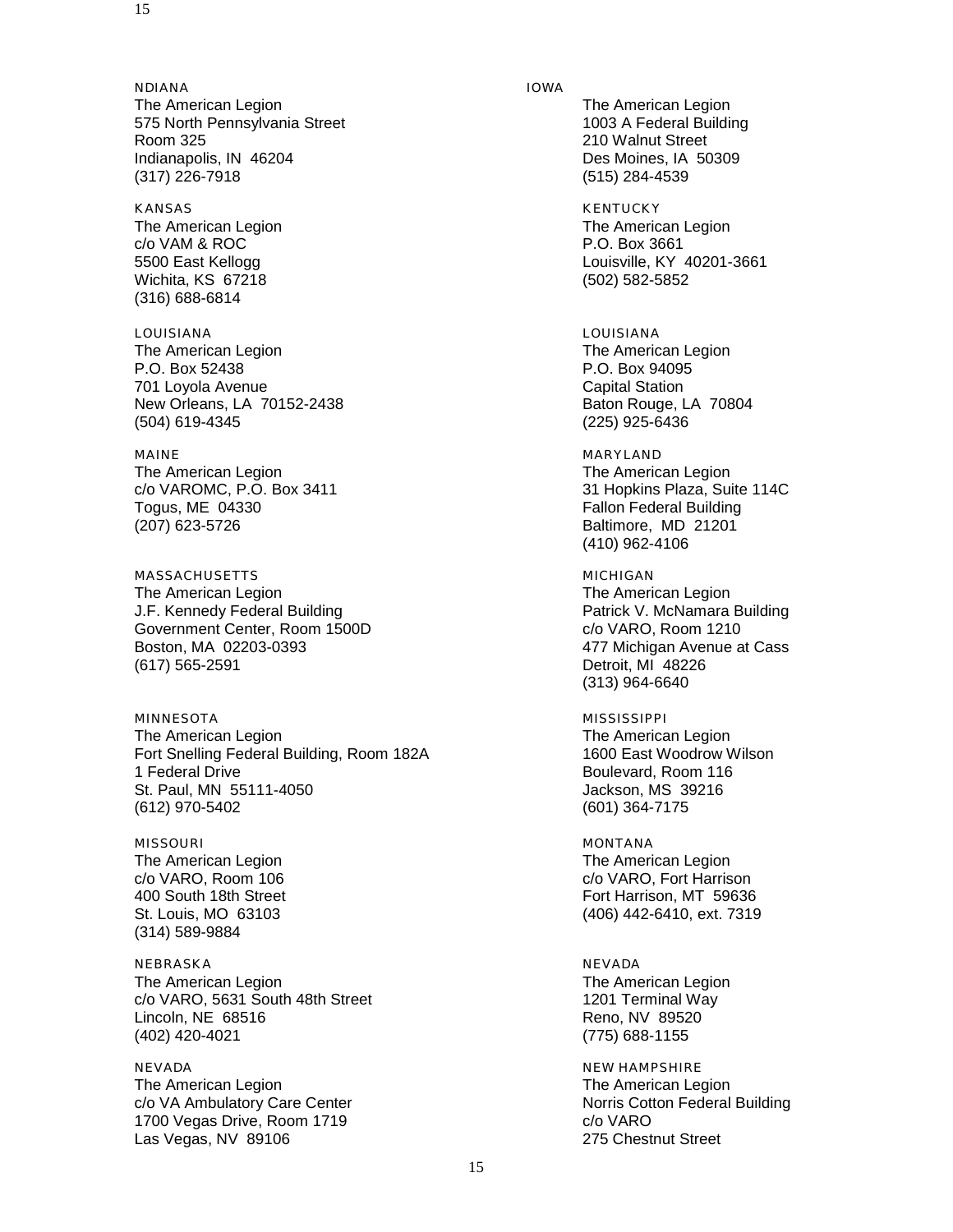NEW JERSEY NEW MEXICO The American Legion The American Legion The American Legion (973) 623-6298 (505) 248-6733

## NEW YORK NEW YORK AND THE RELEASE IN THE RELEASE IN THE RELEASE IN THE RELEASE IN THE RELEASE IN THE RELEASE I The American Legion The American Legion 111 West Huron Street **Room.** 315A Buffalo, NY 14202 **New York, NY 10014**

NORTH CAROLINA NORTH CAROLINA The American Legion The American Legion The American Legion c/o VARO, Room 424 c/o VARO, Room 543 251 North Main Street 251 North Main Street (336) 631-5471 (336) 631-5474

NORTH DAKOTA **OHIO** The American Legion **The American Legion** The American Legion P.O. Box 2566 1240 East Ninth Street Fargo, ND 58108-2666 Room 1005 (701) 293-3120 Cleveland, OH 44199

The American Legion The American Legion c/o VARO, 3200 Vine Street compared control compared control control control control control control control control control control control control control control control control control control control control control c Cincinnati, OH 45220 10701 East Boulevard (513) 475-6440 Room A-157

The American Legion The American Legion c/o VARO, 4100 West Third Street Federal Building, Room 1B28 P.O. Box 335 125 South Main Street Dayton, OH 45428 Muskogee, OK 74401 (937) 268-6511, ext. 2966

Legion **The American Legion The American Legion** c/o VARO, 1220 SW Third Avenue c/o VARO, P.O. Box 42938 Portland, OR 97204 Wissahickon Ave. & Manheim St.(503) 326-2616 Philadelphia, PA 19101-2938

PENNSYLVANIA PENNSYLVANIA The American Legion The American Legion<br>
Federal Building The American Legion<br>
The American Legion<br>
The American Legion<br>
The American Legion 1000 Liberty Avenue **Suite 200** Suite 200 (412) 395-6792 (570) 824-0911

(702) 636-3070 Manchester, NH 03101 (603) 666-7627

20 Washington Place **c/o VARO, 500 Gold Street, SW** Newark, NJ 07102 **Albuquerque, NM 87102** 

Federal Building 245 West Houston Street (716) 551-5101 (212) 807-3066, ext. 3190

Winston-Salem, NC 27102 Winston-Salem, NC 27102

(216) 522-3504

OHIO OHIO

Cleveland, OH 44106 (216) 421-3005

OHIO OKLAHOMA

OREGON PENNSYLVANIAThe American (215) 381-3500

100 North Wilkes-Barre Blvd. Pittsburgh, PA 15222 Wilkes-Barre, PA 18702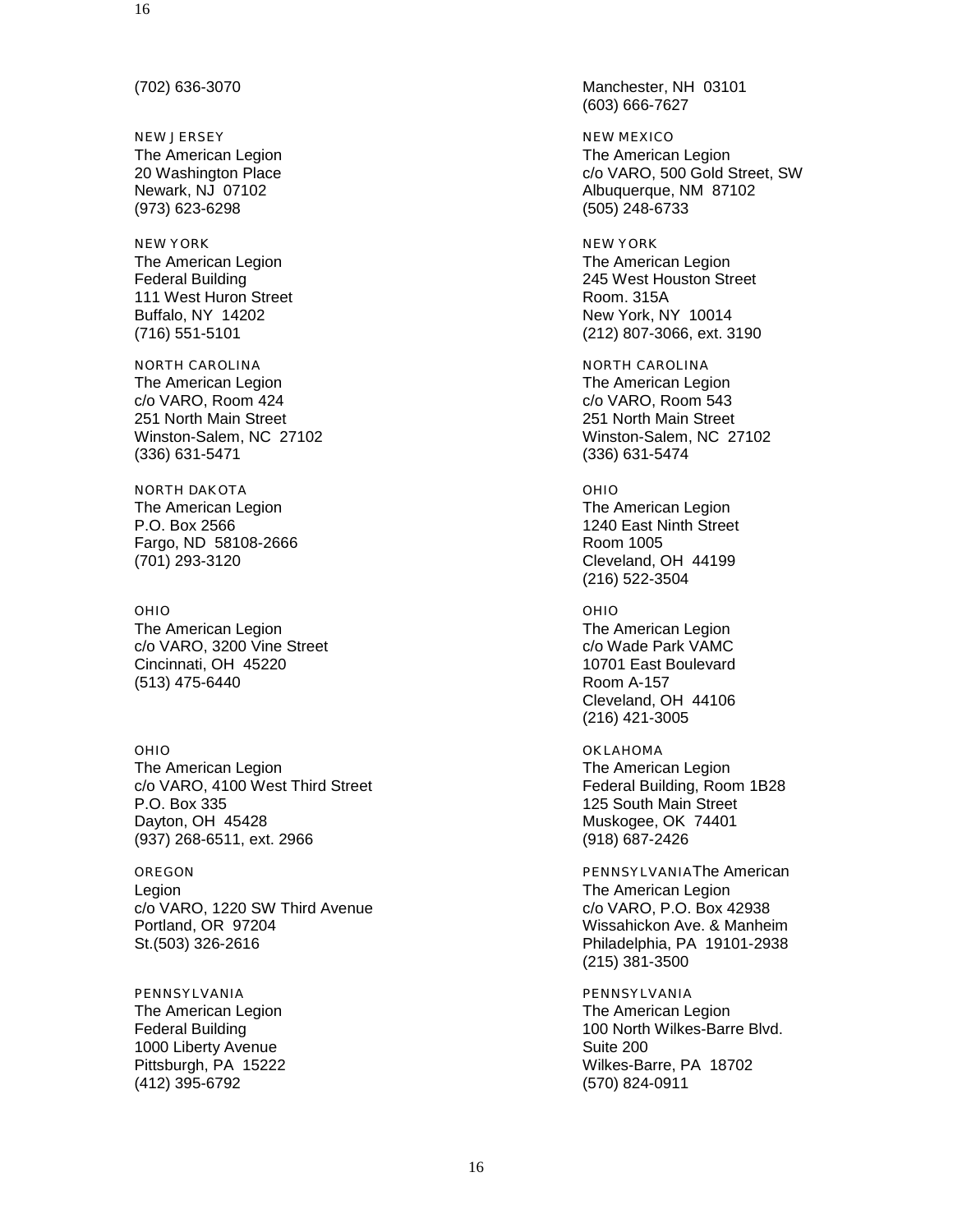PENNSYLVANIA **RHODE ISLAND** The American Legion The American Legion The American Legion Harrisburg, PA 17105-2324 Providence, RI 02903 (717) 730-9100 (401) 528-4409

SOUTH CAROLINA SOUTH DAKOTA The American Legion The American Legion The American Legion 1205 Pendleton Street, Suite 226 P.O. Box 152 Columbia, SC 29201 Brandon, SD 57005 (803) 734-0200 (605) 333-5302

TENNESSEE TEXAS Dickson, TN 37055 Room 1058

#### TEXAS UTAH The American Legion<br>
c/o VARO, 701 Clay Avenue<br>
125 South State Street c/o VARO, 701 Clay Avenue Waco, TX 76799 **Room 5231**

VERMONT VIRGINIA The American Legion The American Legion The American Legion c/o VAROMC, North Hartland Road 270 Franklin Road, SW White River Junction, VT 05009 Metal Control of the Room 1012 (802) 296-5166 Roanoke, VA 24011-2215

WASHINGTON WEST VIRGINIA The American Legion **The American Legion** The American Legion New Federal Building<br>
915 Second Avenue, Room 1244E<br>
25301-1400 915 Second Avenue, Room 1244E Seattle, WA 98174 (304) 558-3661 (206) 220-6223

WISCONSIN WYOMING The American Legion The American Legion c/o VAROMC, 5000 West National Avenue<br>
Milwaukee, WI 53295 Cheyenne, WY 82001 (414) 382-5245 (307) 778-7342

P.O. Box 2324 c/o VARO, 380 Westminster Mall

The American Legion **The American Legion** The American Legion 1135 Blaylock Road c/o VARO, 6900 Almeda Road (615) 441-6224 Houston, TX 77030-4200 (713) 794-3668

(254) 299-9960 Salt Lake City, UT 84147 (801) 524-5943

(540) 857-7101

Cheyenne, WY 82001